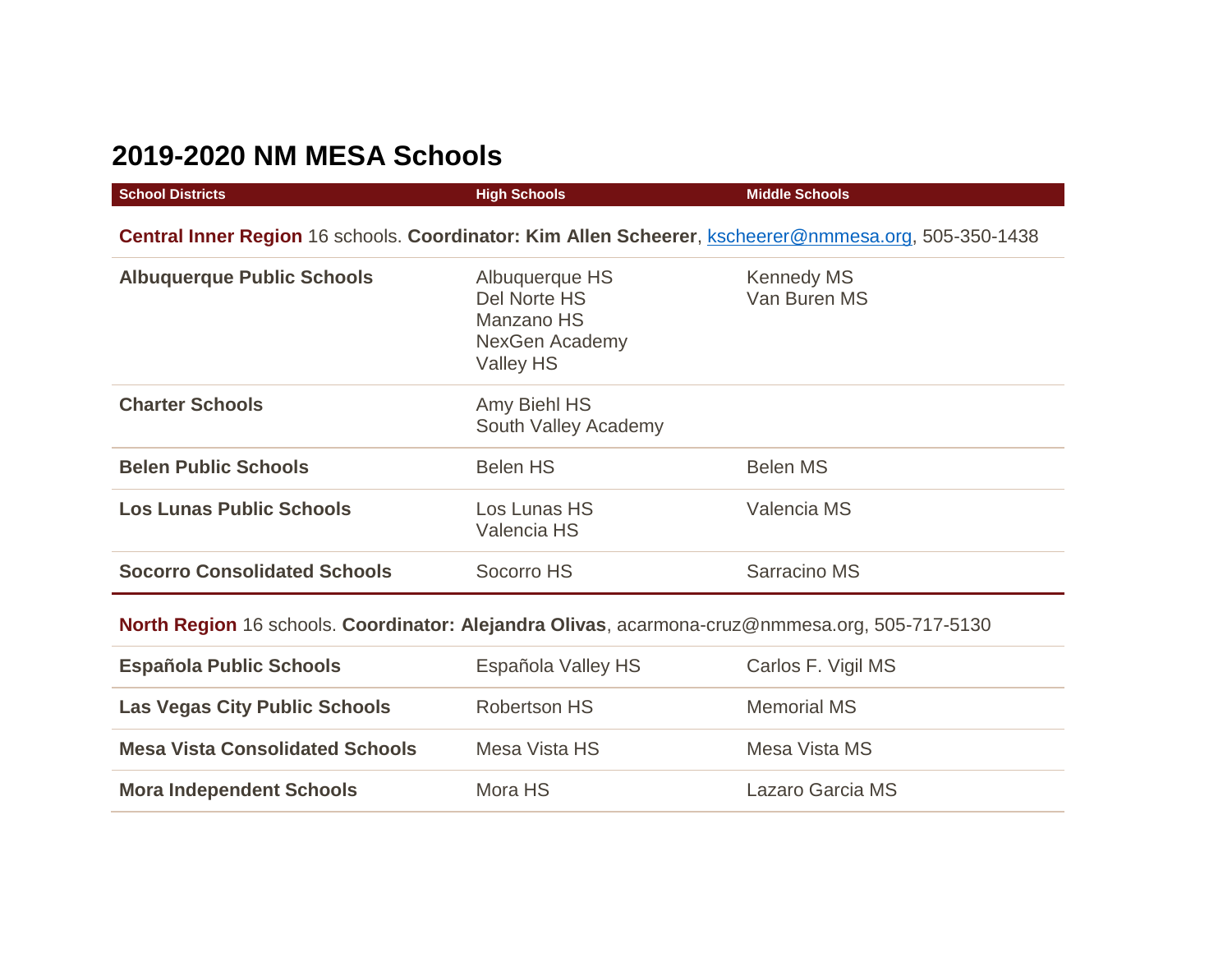| <b>School Districts</b>                                                                     | <b>High Schools</b>                                                                     | <b>Middle Schools</b>                                                                                                              |  |
|---------------------------------------------------------------------------------------------|-----------------------------------------------------------------------------------------|------------------------------------------------------------------------------------------------------------------------------------|--|
| <b>Santa Rosa Consolidated Schools</b>                                                      | Santa Rosa HS                                                                           | Santa Rosa MS<br><b>Anton Chico MS</b>                                                                                             |  |
| <b>West Las Vegas Public Schools</b>                                                        | West Las Vegas HS                                                                       | West Las Vegas Valley JHS<br>West Las Vegas MS                                                                                     |  |
| <b>Taos Municipal Schools</b>                                                               | Taos HS                                                                                 | <b>Taos MS</b>                                                                                                                     |  |
| North Central Region 15 schools. Coordinator: Nicholas Kunz, nkunz@nmmesa.org, 505-259-0264 |                                                                                         |                                                                                                                                    |  |
| <b>Bernalillo School District</b>                                                           | <b>Bernalillo HS</b>                                                                    | <b>Bernalillo MS</b><br>Cochiti MS                                                                                                 |  |
| <b>Albuquerque Public Schools</b>                                                           | Cibola HS<br><b>West Mesa HS</b><br>Artisco Heritage Academy<br><b>East Mountain HS</b> | Ernie Pyle MS<br>Jimmy Carter MS<br>John Adams MS<br><b>Truman MS</b><br><b>Taft MS</b><br><b>Jefferson MS</b><br><b>Taylor MS</b> |  |
| <b>Pojoaque Valley Schools</b>                                                              |                                                                                         | Pojoaque MS                                                                                                                        |  |
| Southeast Region 16 schools. Coordinator: Betty Chancey, bchancey@nmmesa.org, 575-914-8316  |                                                                                         |                                                                                                                                    |  |
| <b>Alamogordo Public Schools</b>                                                            | Alamogordo HS                                                                           | <b>Holloman MS</b><br>Mountain View (Alamogordo) MS                                                                                |  |
| <b>Carlsbad Municipal Schools</b>                                                           | <b>Carlsbad HS</b>                                                                      | Carlsbad 6th Grade Academy<br>Carlsbad Intermediate School                                                                         |  |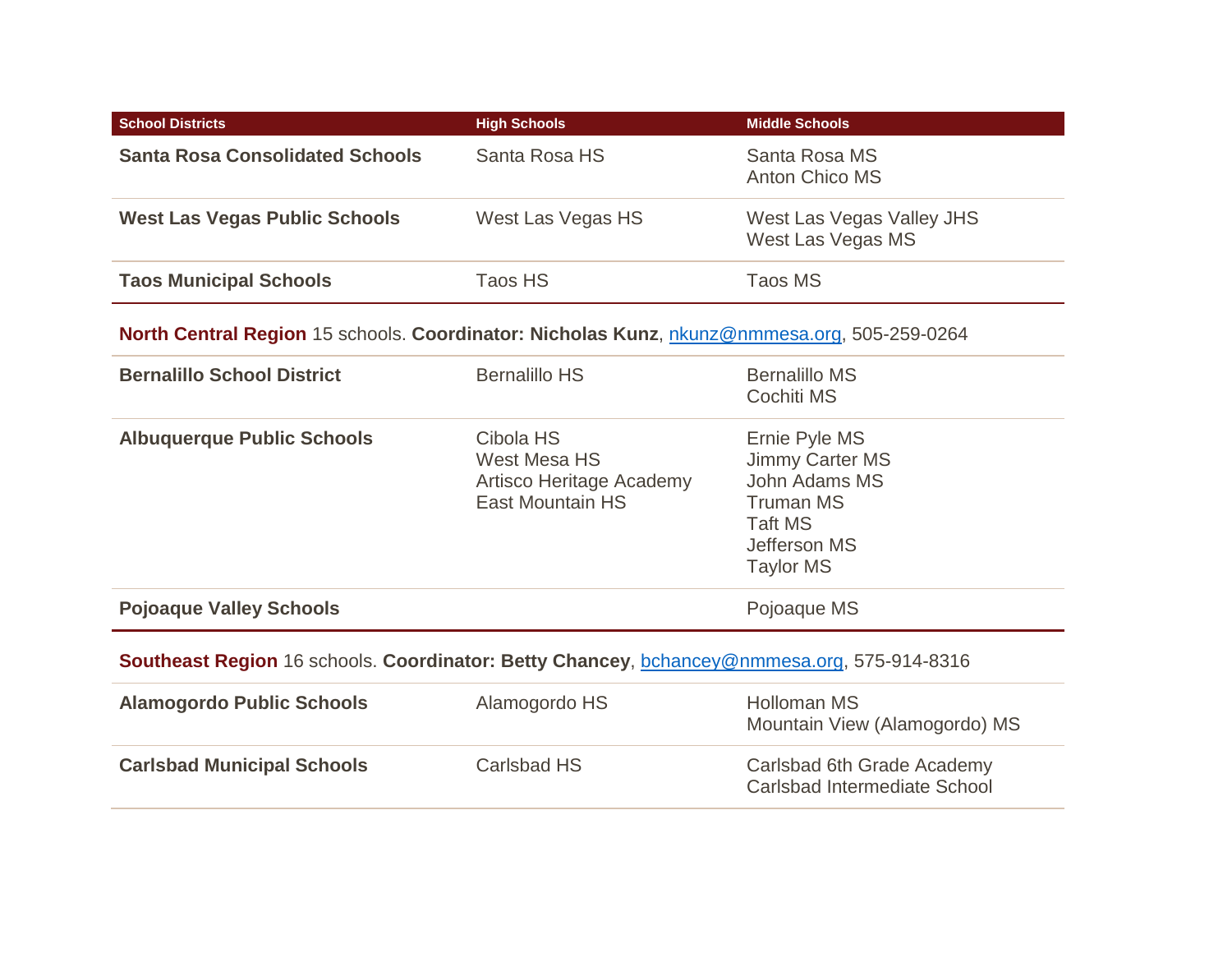| <b>School Districts</b>                                                                    | <b>High Schools</b>                                                            | <b>Middle Schools</b>                                                   |
|--------------------------------------------------------------------------------------------|--------------------------------------------------------------------------------|-------------------------------------------------------------------------|
| <b>Portales Municipal Schools</b>                                                          | <b>Portales HS</b>                                                             | <b>Portales JHS</b>                                                     |
| <b>Roswell Independent Schools</b>                                                         | <b>Goddard HS</b><br><b>Roswell HS</b>                                         | <b>Berrendo MS</b><br><b>Mountain View MS</b><br>Mesa MS<br>Sierra MS   |
| <b>Ruidoso Municipal Schools</b>                                                           | <b>Ruidoso HS</b>                                                              | <b>Ruidoso MS</b>                                                       |
| Southwest Region 16 schools. Coordinator: Terry Ramirez, tramirez@nmmesa.org, 915-328-4077 |                                                                                |                                                                         |
| <b>Cobre Consolidated Schools</b>                                                          | Cobre HS                                                                       | C.C. Snell MS                                                           |
| <b>Deming Public Schools</b>                                                               | Deming HS                                                                      | Deming MS<br><b>Red Mountain MS</b>                                     |
| <b>Gadsden Independent Schools</b>                                                         | Alta Vista Early College HS<br><b>Chaparral HS</b><br>Gadsden HS               | <b>Chaparral MS</b><br>Gadsden MS                                       |
| <b>Las Cruces Public Schools</b>                                                           | <b>Centennial HS</b><br><b>Las Cruces HS</b><br><b>Mayfield HS</b><br>Oñate HS | Lynn MS<br>Vista MS                                                     |
| West Region 16 schools. Coordinator: Shawndeana Smith, sparker@nmmesa.org, 505-350-9645    |                                                                                |                                                                         |
| <b>Gallup-McKinley County Schools</b>                                                      | <b>Crownpoint HS</b><br><b>Gallup HS</b><br>Miaymura HS<br><b>Tohatchi HS</b>  | <b>Crownpoint MS</b><br>John F. Kennedy MS<br><b>Chief Manuelito MS</b> |